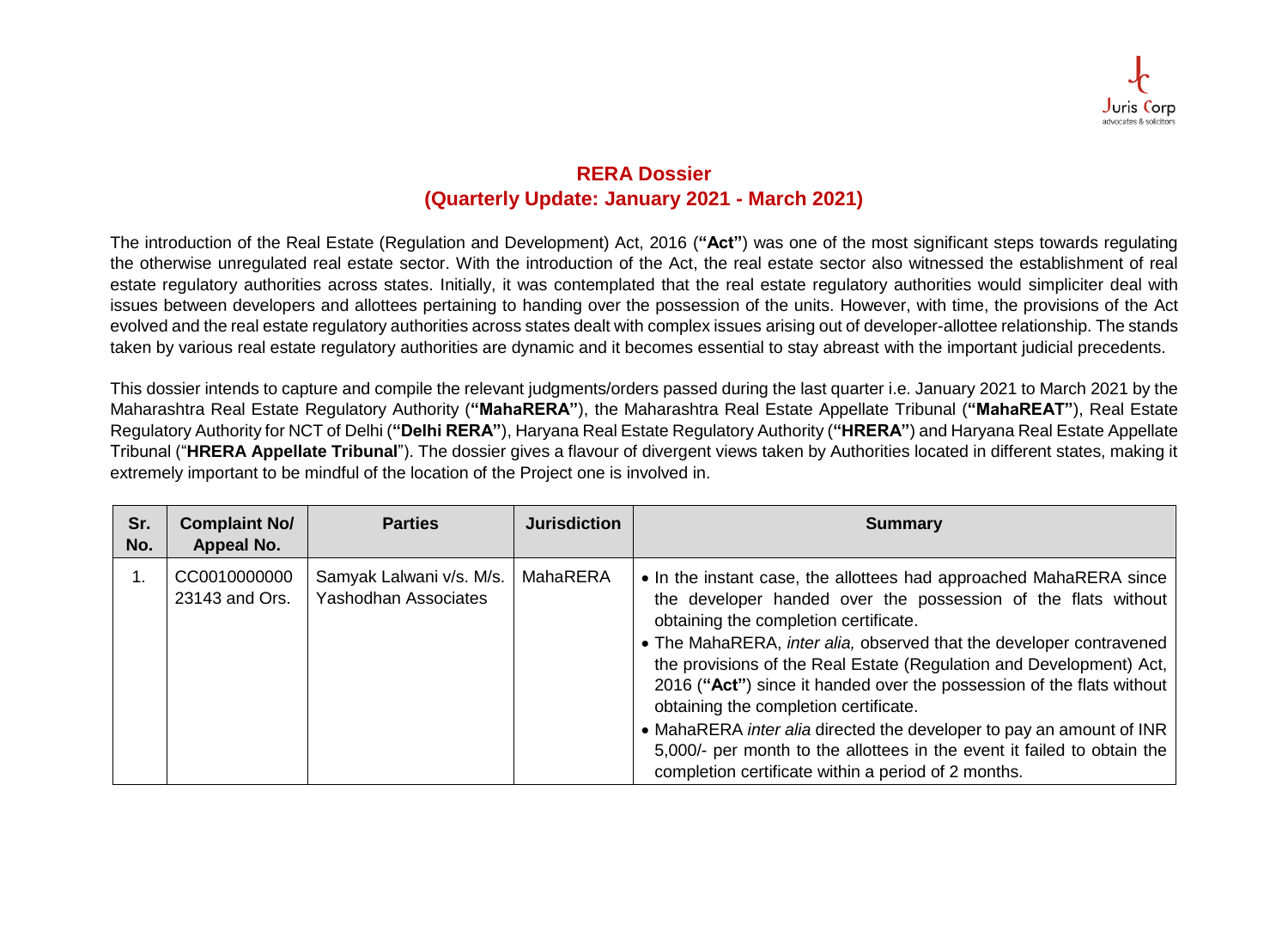

| Sr.<br>No. | <b>Complaint No/</b><br><b>Appeal No.</b> | <b>Parties</b>                                                   | <b>Jurisdiction</b> | <b>Summary</b>                                                                                                                                                                                                                                                                                                                                                                                                                                                                                                                                                                                                                                                                                                                                                                                                                                                                                                                                                                                                                                                        |
|------------|-------------------------------------------|------------------------------------------------------------------|---------------------|-----------------------------------------------------------------------------------------------------------------------------------------------------------------------------------------------------------------------------------------------------------------------------------------------------------------------------------------------------------------------------------------------------------------------------------------------------------------------------------------------------------------------------------------------------------------------------------------------------------------------------------------------------------------------------------------------------------------------------------------------------------------------------------------------------------------------------------------------------------------------------------------------------------------------------------------------------------------------------------------------------------------------------------------------------------------------|
| 2.         | CC0050000000<br>53980 and Ors.            | Yatheshth Upadhyay and<br>Ors. v/s.<br>Keshavleela<br>Properties | <b>MahaRERA</b>     | • The developer failed to handover the possession of the flats to the<br>allottees in accordance with the agreement for sale.<br>• The developer contended that the said delay was on account of<br>multiple factors including change in the inclusion of the village where<br>the project was situated in the Pune Municipal Corporation which<br>resulted in change in the statutory authority.<br>Further, the developer also contended that the project was delayed<br>on account of demonetisation and imposition of the goods and<br>services tax.<br>• MahaRERA rejected the reasons cited by the developer and held that<br>the same are not covered under the force majeure clause. However,<br>since the project was nearing completion, MahaRERA held that<br>payment of interest to the allottees for delayed possession would<br>jeopardize the completion of the project. Hence MahaRERA held that<br>the developer was at liberty to set-off the interest amounts against the<br>outstanding dues payable by the allottees, at the time of possession. |
| 3.         | CC0050000000<br>53944                     | Rahul Roy Sharma and<br>Anr. v/s. M/s. Ganga<br>Acropolis        | MahaRERA            | • MahaRERA held that the reasons cited by the developer that the<br>possession was delayed on account of Covid-19 does not justify the<br>delay.<br>. In the instant case, the developer had agreed to handover the<br>possession by December 2019, however, it failed to do so. During the<br>hearing, the developer contended that it failed to obtain the occupancy<br>certificate on account of the Covid-19 pandemic.<br>• MahaRERA observed that Covid-19 pandemic occurred in March<br>2020 i.e., after the agreed date of possession. It was the duty of the<br>developer to obtain the occupancy certificate and the allottees are not<br>responsible for the same.                                                                                                                                                                                                                                                                                                                                                                                          |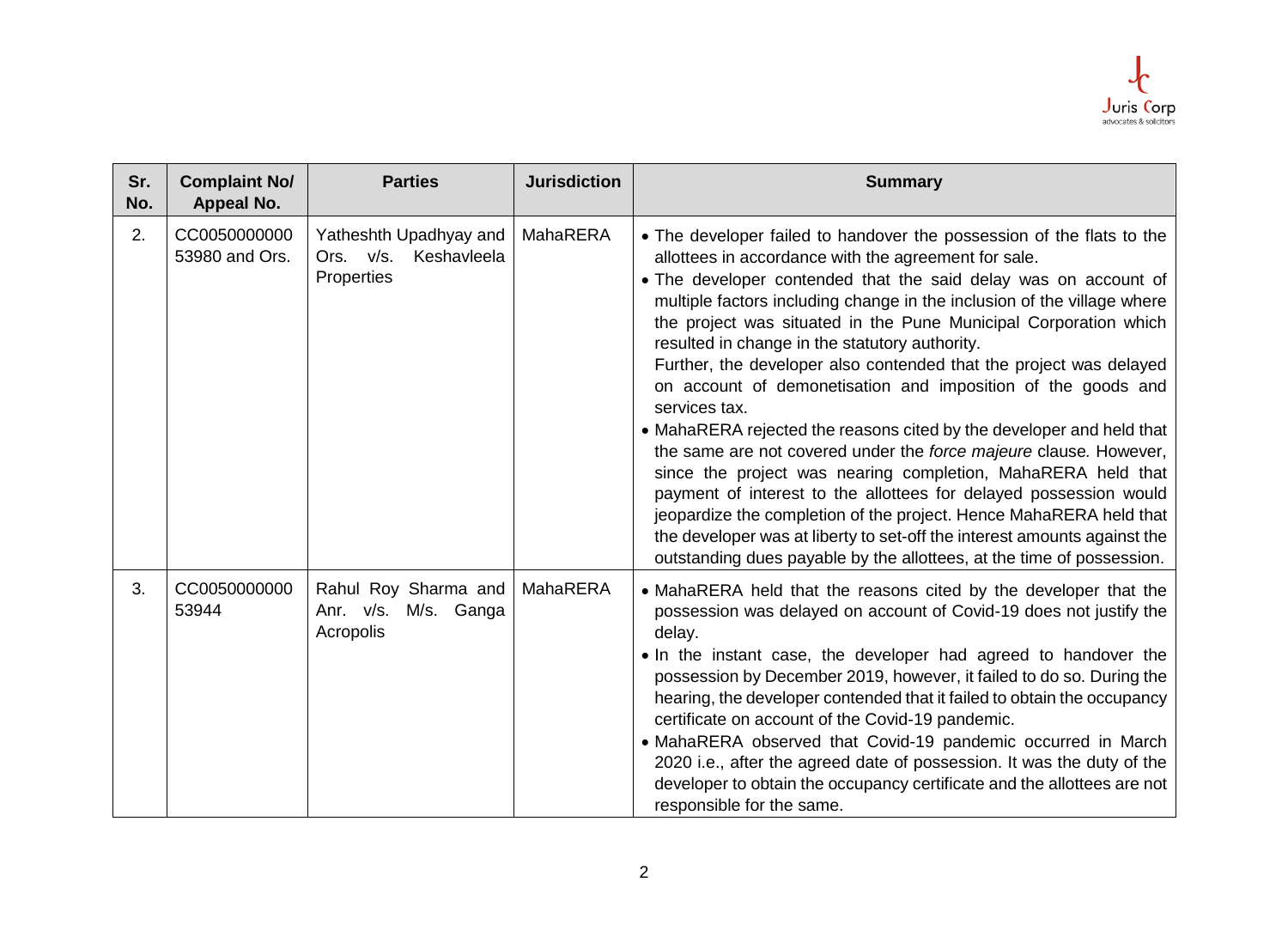

| Sr.<br>No. | <b>Complaint No/</b><br><b>Appeal No.</b> | <b>Parties</b>                                                                                    | <b>Jurisdiction</b> | <b>Summary</b>                                                                                                                                                                                                                                                                                                                                                                                                                                                                                                                                                                                                                                                                                                                                                                                                                                                                                                                                                                                                                                                                                                                                                                                      |
|------------|-------------------------------------------|---------------------------------------------------------------------------------------------------|---------------------|-----------------------------------------------------------------------------------------------------------------------------------------------------------------------------------------------------------------------------------------------------------------------------------------------------------------------------------------------------------------------------------------------------------------------------------------------------------------------------------------------------------------------------------------------------------------------------------------------------------------------------------------------------------------------------------------------------------------------------------------------------------------------------------------------------------------------------------------------------------------------------------------------------------------------------------------------------------------------------------------------------------------------------------------------------------------------------------------------------------------------------------------------------------------------------------------------------|
|            |                                           |                                                                                                   |                     | Further, MahaRERA also observed that if the project was being<br>delayed, the developer should have informed the allottees, however,<br>the same was not done.<br>In view thereof, the developer was not permitted to take the aforesaid<br>defence and was ordered to pay compensation to the allottees in<br>accordance with the Act.                                                                                                                                                                                                                                                                                                                                                                                                                                                                                                                                                                                                                                                                                                                                                                                                                                                             |
| 4.         | CC0050000000<br>23262                     | Purushottam<br>Laxman<br>Ganwir and<br>Anr. v/s.<br>Marvel Signma Homes<br><b>Private Limited</b> | <b>MahaRERA</b>     | • In the instant case, the developer had agreed to handover the<br>possession of the flat by 31 <sup>st</sup> March 2016. Since the developer<br>obtained the occupancy certificate in June 2020, the allottee<br>approached the MahaRERA claiming compensation on account of<br>delayed possession.<br>• The developer contended that the provisions of Section 18 of the Act<br>(Return of Amount and Compensation) will not be applicable since the<br>project has been completed in June 2020 and the complaint was filed<br>after that.<br>• Rejecting the contentions of the developer, MahaRERA observed that<br>the relation of the allottee and that of the developer is still existing.<br>MahaRERA held that Section 18 of the Act clearly provides that the<br>right to claim interest on investment accrues to the allottee when the<br>developer fails to complete the project at the agreed date and only<br>because the project has been completed it does not mean that the<br>rights accrued to the allottees is defeated upon completion of the<br>project.<br>MahaRERA directed the developer to pay interest to the allottees in<br>accordance with the provisions of the Act. |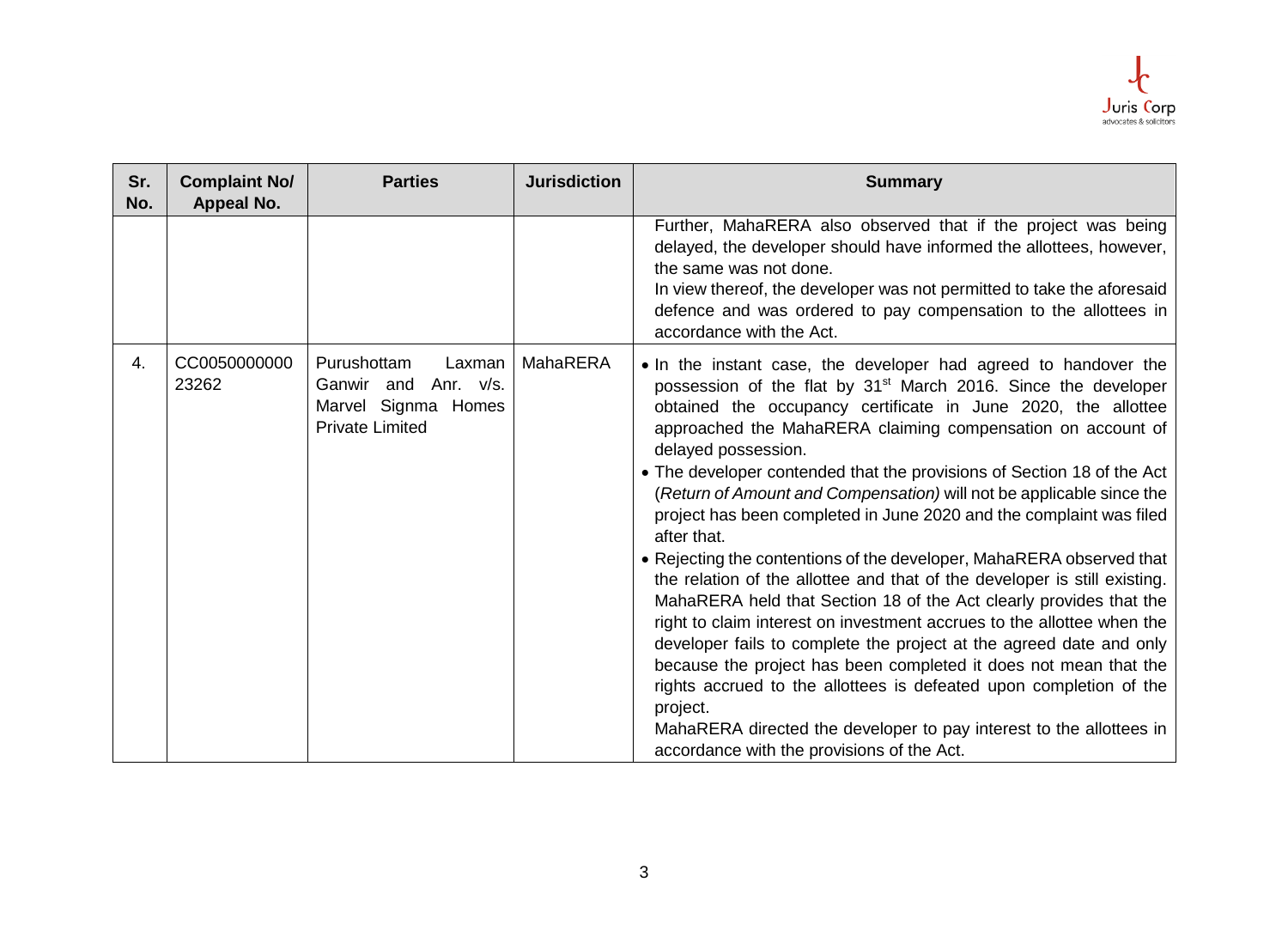

| Sr.<br>No. | <b>Complaint No/</b><br>Appeal No. | <b>Parties</b>                                                     | <b>Jurisdiction</b> | <b>Summary</b>                                                                                                                                                                                                                                                                                                                                                                                                                                                                                                                                                                                                                                                                                                                                                                                                                                                                                                                                                                                                                                     |
|------------|------------------------------------|--------------------------------------------------------------------|---------------------|----------------------------------------------------------------------------------------------------------------------------------------------------------------------------------------------------------------------------------------------------------------------------------------------------------------------------------------------------------------------------------------------------------------------------------------------------------------------------------------------------------------------------------------------------------------------------------------------------------------------------------------------------------------------------------------------------------------------------------------------------------------------------------------------------------------------------------------------------------------------------------------------------------------------------------------------------------------------------------------------------------------------------------------------------|
| 5.         | CC0050000000<br>054186             | Navnath Arvind Dabhade<br>M/s.<br>Kalki<br>V/S.<br>Developers      | <b>MahaRERA</b>     | • In the instant case, the developer had agreed to handover certain<br>amenities to the allottee under the agreement for sale, however, the<br>developer failed to hand over the same.<br>• The developer and the allottee had also executed a memorandum of<br>understanding ("MOU"), which the developer breached.<br>• The allottee also claimed an amount of INR 97,500 towards rent for<br>13 months which was agreed between the parties.<br>• The developer contended that the allottee had waived its right to claim<br>future compensation under the MOU. The developer further stated<br>that it had paid compensation to the allottee from 1 <sup>st</sup> June 2017 to 31 <sup>st</sup><br>December 2018.<br>• MahaRERA observed that there is a difference between an MOU and<br>a contract. MahaRERA held that agreement which turns into a<br>contract is enforceable whereas MOU cannot be enforced. Monetary<br>claims on MOU cannot be enforced.<br>MahaRERA directed the developer to provide all amenities to the<br>allottee. |
| 6.         | CC0050000000<br>53924              | Ravindra Kadam v/s. M/s.<br>Sai Nirmitee Promoters<br>and Builders | MahaRERA            | • MahaRERA penalised a developer for an amount of INR 2,00,000/-<br>on account of failure on part of the developer to disclose pending<br>litigation in relation to the project land.<br>• The allottee had sought for the cancellation of the registration of the<br>project on the grounds that the developer contravened the provisions<br>of the Act.<br>• However, considering the fact that the project was completed and that<br>the allottee failed to produce any cogent evidence to show that the<br>developer has violated any of the terms and conditions as set out in                                                                                                                                                                                                                                                                                                                                                                                                                                                                |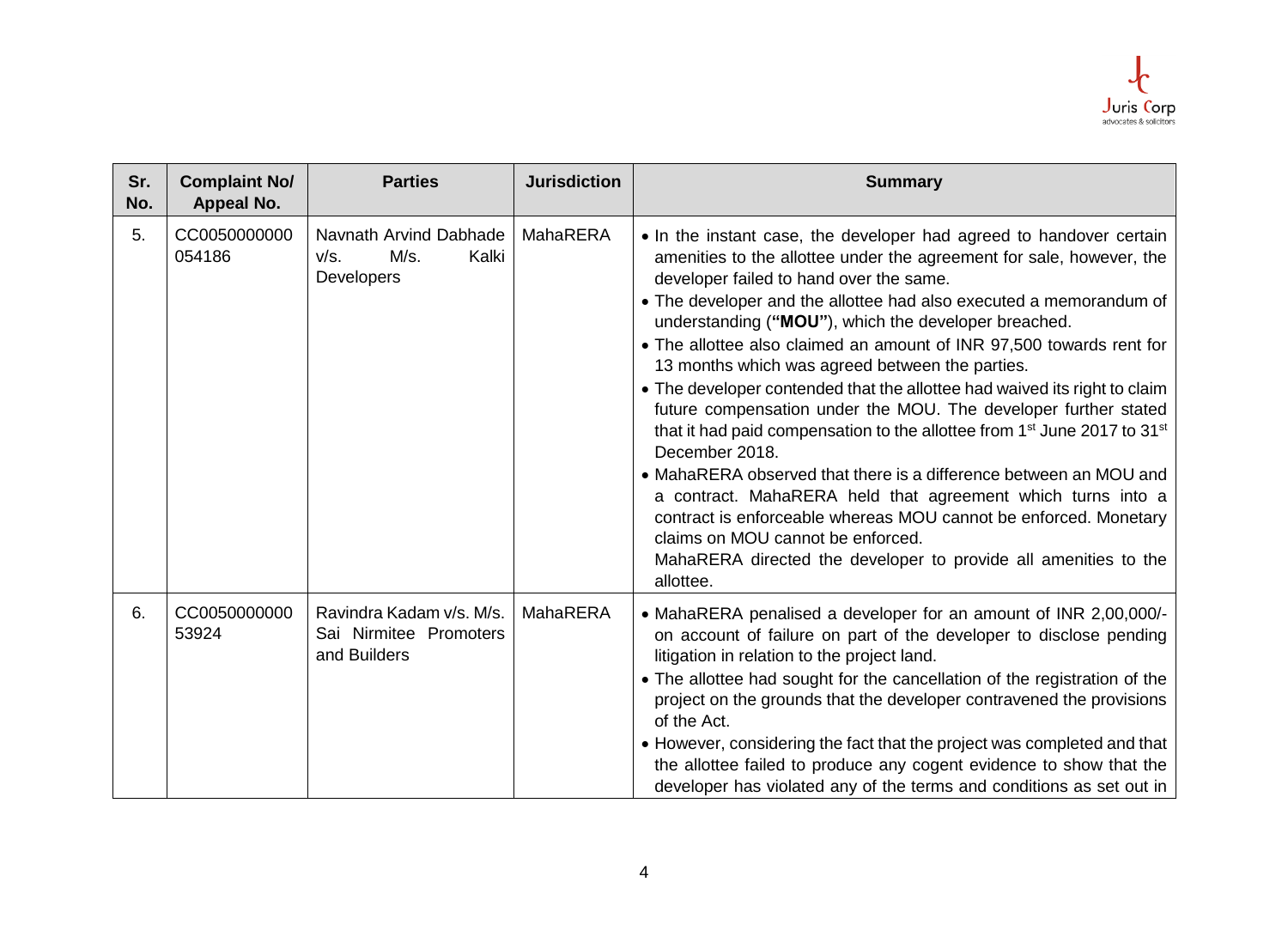

| Sr.<br>No. | <b>Complaint No/</b><br><b>Appeal No.</b> | <b>Parties</b>                                                                                     | <b>Jurisdiction</b> | <b>Summary</b>                                                                                                                                                                                                                                                                                                                                                                                                                                                                                                                                                                                                                                                                                                                                                                                                                                                                                                                                                                                                                                                                                                                                                                                     |
|------------|-------------------------------------------|----------------------------------------------------------------------------------------------------|---------------------|----------------------------------------------------------------------------------------------------------------------------------------------------------------------------------------------------------------------------------------------------------------------------------------------------------------------------------------------------------------------------------------------------------------------------------------------------------------------------------------------------------------------------------------------------------------------------------------------------------------------------------------------------------------------------------------------------------------------------------------------------------------------------------------------------------------------------------------------------------------------------------------------------------------------------------------------------------------------------------------------------------------------------------------------------------------------------------------------------------------------------------------------------------------------------------------------------|
|            |                                           |                                                                                                    |                     | Section 7 of the Act, MahaRERA rejected the prayer of the allottee<br>and instead, penalised the developer.                                                                                                                                                                                                                                                                                                                                                                                                                                                                                                                                                                                                                                                                                                                                                                                                                                                                                                                                                                                                                                                                                        |
| 7.         | CC0050000000<br>53851                     | Sandeep<br>Sahjirao<br>Gaikwad<br>M/s.<br>V/S.<br>Akashdeep<br>Constructions<br>Private<br>Limited | MahaRERA            | • In the instant case, the complaint was filed on behalf of the co-<br>operative housing society, seeking revocation of the registration<br>granted to the developer.<br>. It was contended on behalf of the complainants that the developer<br>was granted development rights to complete the development within<br>36 months. The developer had failed to upload details of pending<br>litigation. Further, the developer had uploaded details of a deceased<br>person, who had died before the Act came into force, as "contact"<br>person" and the complainant contended that this was a fraudulent<br>practice adopted by the developer and hence the complainant inter<br>alia prayed for revocation of registration of the project.<br>• The developer contended that the complainant was not an allottee<br>and hence the complaint was not maintainable.<br>• MahaRERA held that the complainant failed to establish any kind of<br>unfair trade practice and hence MahaRERA did not revoke the<br>registration of the project. However, MahaRERA directed the<br>developer to upload the details pertaining to the pending litigation and<br>update the details of the "contact person". |
| 8.         | CC0050000000<br>53856 and Ors.            | Aum Gul Keswani and<br>Ors. v/s. M/s. Godrej<br>Properties Limited and 4<br>Ors.                   | MahaRERA            | • The representative of the developer had represented that home loan<br>facilities would be provided to the allottees. However, due to old age<br>of one of the allottees, the loan sanction was cancelled.<br>• Further, the developer cancelled the agreement for sale executed<br>between the parties since no payment was made by the allottees.<br>• Accordingly, the allottees approached MahaRERA inter alia praying<br>for refund of the amount paid by them and contended that the                                                                                                                                                                                                                                                                                                                                                                                                                                                                                                                                                                                                                                                                                                        |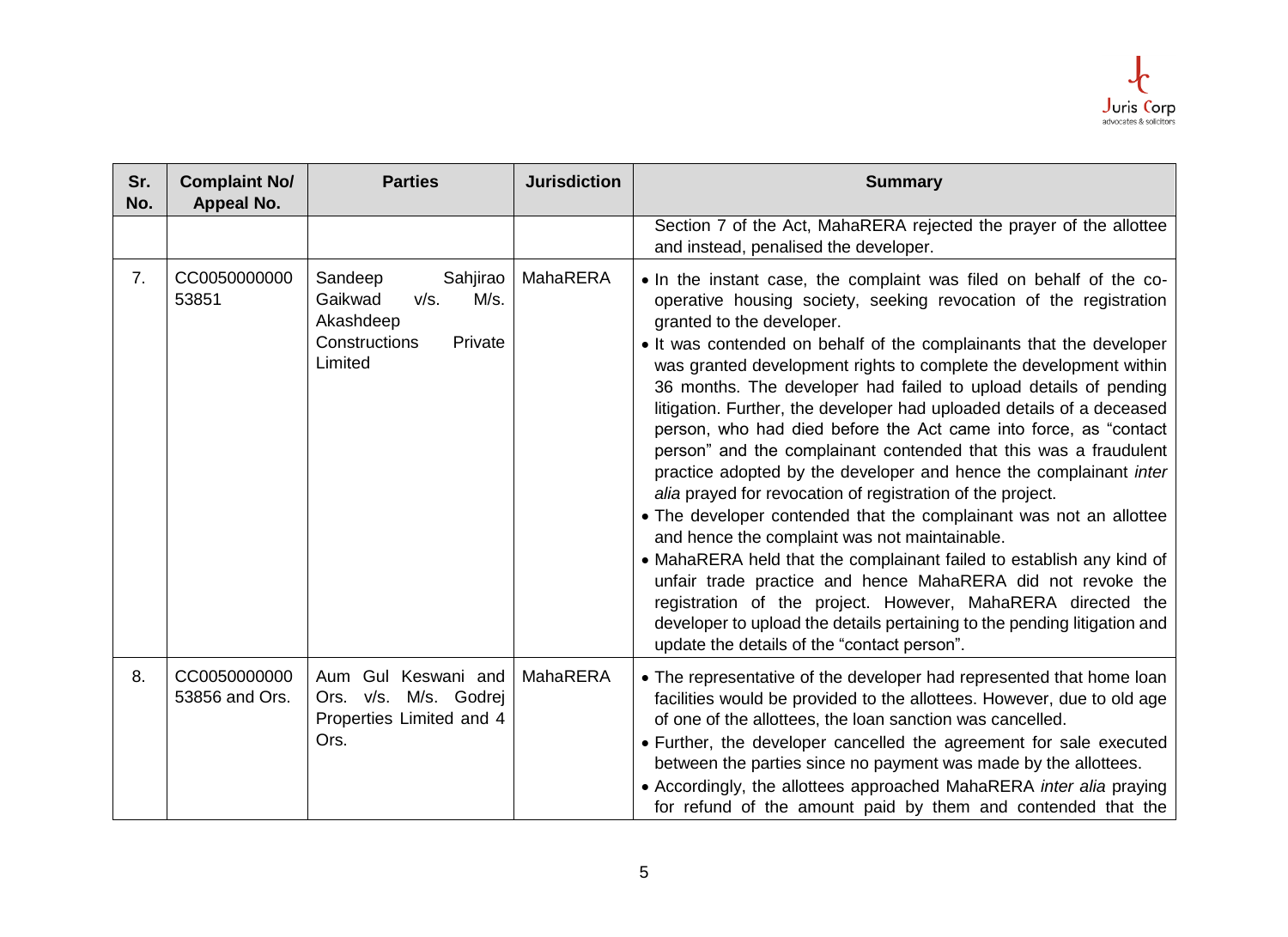

| Sr.<br>No. | <b>Complaint No/</b><br><b>Appeal No.</b> | <b>Parties</b>                                      | <b>Jurisdiction</b> | <b>Summary</b>                                                                                                                                                                                                                                                                                                                                                                                                                                                                                                                                                                                                                                                                                                                                                                                                                                                                                              |
|------------|-------------------------------------------|-----------------------------------------------------|---------------------|-------------------------------------------------------------------------------------------------------------------------------------------------------------------------------------------------------------------------------------------------------------------------------------------------------------------------------------------------------------------------------------------------------------------------------------------------------------------------------------------------------------------------------------------------------------------------------------------------------------------------------------------------------------------------------------------------------------------------------------------------------------------------------------------------------------------------------------------------------------------------------------------------------------|
|            |                                           |                                                     |                     | developer failed to provide them with home loan facility. The allottees<br>also prayed that their money should be transferred in another project<br>of the developer.<br>• MahaRERA observed that the allottees failed to submit any<br>documentary evidence which exhibits misrepresentation on part of the<br>developer. Further, the date of possession had also not lapsed.<br>MahaRERA further held that it is the responsibility of the allottees to<br>obtain the home loan and the developer is not responsible for the<br>same. With respect to the transfer of money in another project,<br>MahaRERA held that there is no provision under the Act to grant such<br>relief and the complaint was dismissed.                                                                                                                                                                                       |
| 9.         | CC0060000001<br>10831 and Ors.            | Kantharia v/s.<br>Kailash<br>Ramesh Govani and Anr. | MahaRERA            | • MahaRERA held that shortage of sand due to restriction imposed by<br>statutory authorities, arrest of directors, demonetization etc. will not<br>qualify as force majeure events and observed that developers, having<br>sound knowledge in real estate sectors, are bound to be fully aware<br>of the market risks when they launched the projects and committed<br>date of possession to the allottees.<br>. Further, the allottees had contended that the project was being<br>developed jointly and the developers had issued the allotment letters<br>jointly.<br>• However, the developers executed a cancellation deed wherein one<br>of the developers took over the liabilities of another developer.<br>• Accordingly, MahaRERA ordered the remaining developer to<br>handover the possession of the flats to the allottees and also directed<br>it to pay interest in accordance with the Act. |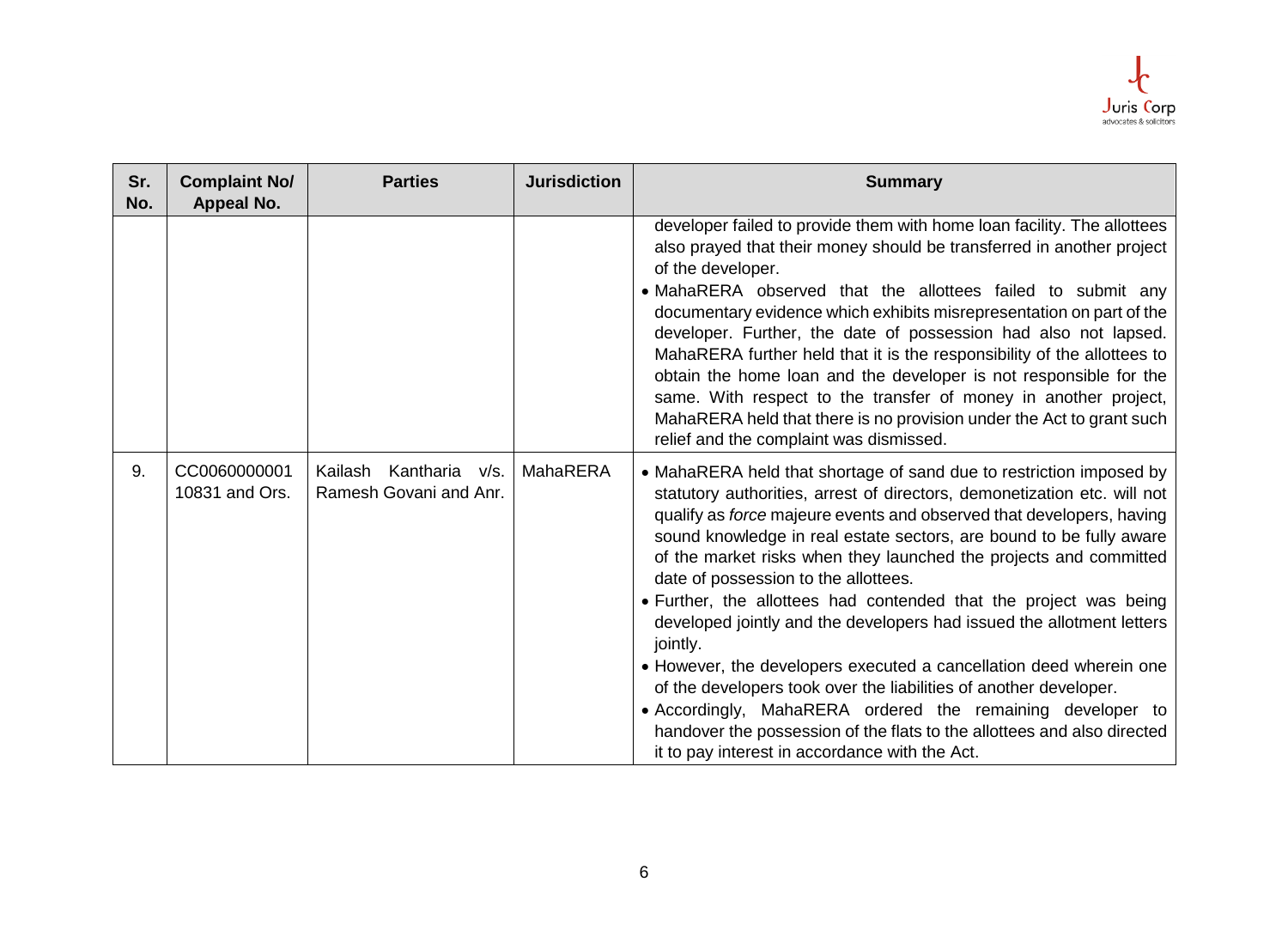

| Sr.<br>No. | <b>Complaint No/</b><br><b>Appeal No.</b> | <b>Parties</b>                                    | <b>Jurisdiction</b> | <b>Summary</b>                                                                                                                                                                                                                                                                                                                                                                                                                                                                                                                                                                                                                                                                                                                                                                                                                                                                                                            |
|------------|-------------------------------------------|---------------------------------------------------|---------------------|---------------------------------------------------------------------------------------------------------------------------------------------------------------------------------------------------------------------------------------------------------------------------------------------------------------------------------------------------------------------------------------------------------------------------------------------------------------------------------------------------------------------------------------------------------------------------------------------------------------------------------------------------------------------------------------------------------------------------------------------------------------------------------------------------------------------------------------------------------------------------------------------------------------------------|
| 10.        | CC0060000000<br>90040                     | Nayna Avnish Joshi v/s.<br>M/s. Nirmal Lifestyle  | <b>MahaRERA</b>     | • The developer executed an agreement for sale with the allottee in<br>2005, however, the developer did not mention the date of possession<br>in the agreement for sale.<br>• MahaRERA observed that even when the Act came into force, the<br>developer did not take steps to rectify the defect.<br>MahaRERA held that in the absence of date of possession, the<br>developer is liable to handover possession of the flat within<br>reasonable time in accordance with the judgment of the Hon'ble<br>Supreme Court of India in Fortune Infrastructure v/s. Trivor D'lima and<br>accordingly, the developer was liable to handover the flat by March<br>2008.<br>Since the allottee claimed interest from December 2017, MahaRERA<br>directed the developer to pay interest to the allottee from December<br>2017 for delayed possession till the developer handed over the<br>possession of the flat to the allottee. |
| 11.        | CC0060000001<br>10843                     | Tejsinghani v/s.<br>Neetu<br>M/s. Prakash Estates | <b>MahaRERA</b>     | • In the instant case, the allottee had filed the complaint seeking<br>compensation for delayed possession and a direction to the developer<br>to execute an agreement for sale.<br>• The allotment letter issued to the allottee did not set out the date of<br>possession. However, the allottee relied on an agreement for sale<br>executed by the developer with another allottee.<br>• MahaRERA observed that a similar agreement would have been<br>executed in the instant case and hence considered the date of<br>possession under the agreement for sale executed between the<br>developer and another allottee.<br>MahaRERA directed the developer to execute the agreement for sale<br>and pay compensation to the allottee in accordance with the Act for                                                                                                                                                    |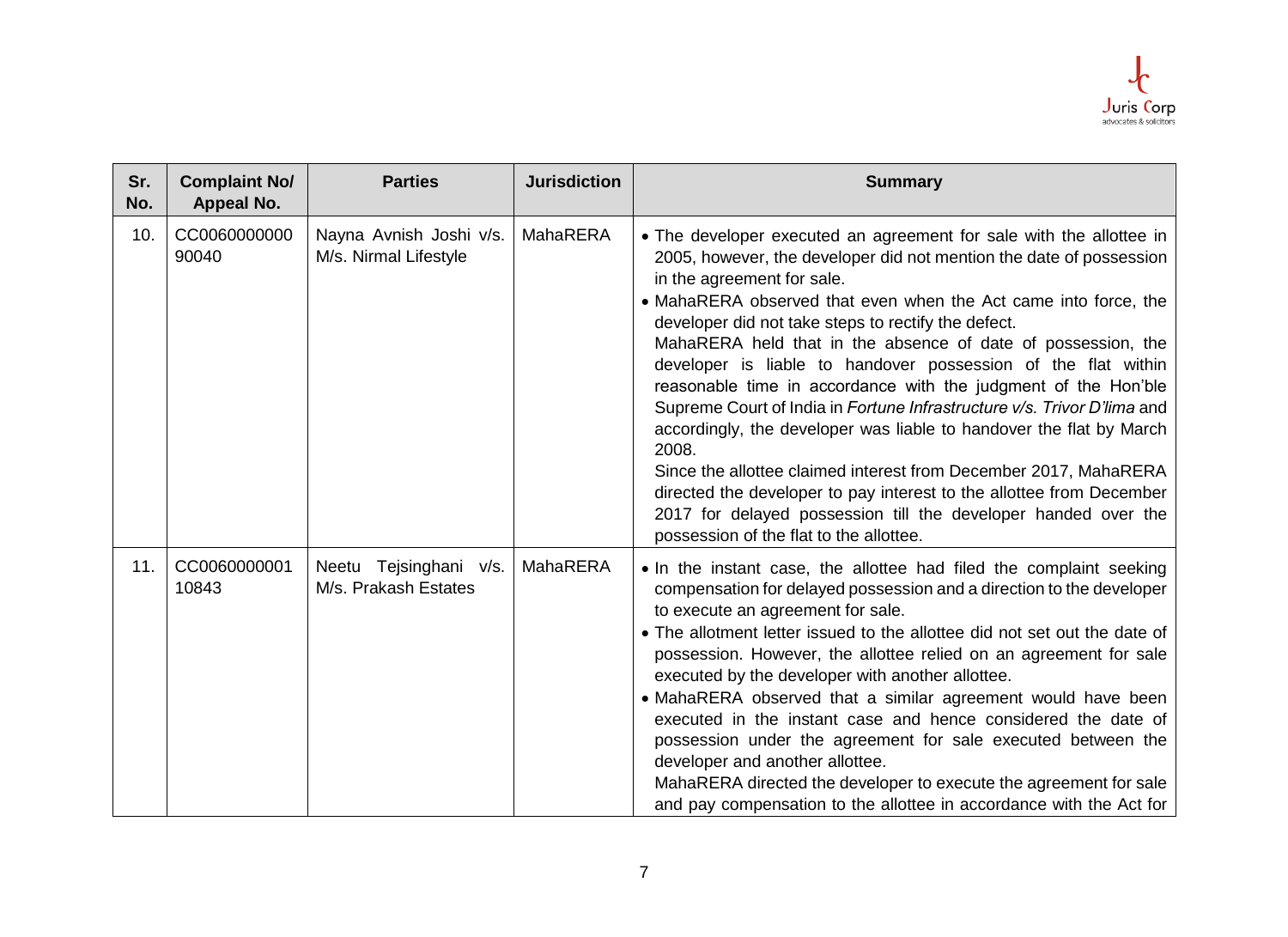

| Sr.<br>No. | <b>Complaint No/</b><br><b>Appeal No.</b> | <b>Parties</b>                                                                                                                 | <b>Jurisdiction</b> | <b>Summary</b>                                                                                                                                                                                                                                                                                                                                                                                                                                                                                                                                                                                                                                                                                                      |
|------------|-------------------------------------------|--------------------------------------------------------------------------------------------------------------------------------|---------------------|---------------------------------------------------------------------------------------------------------------------------------------------------------------------------------------------------------------------------------------------------------------------------------------------------------------------------------------------------------------------------------------------------------------------------------------------------------------------------------------------------------------------------------------------------------------------------------------------------------------------------------------------------------------------------------------------------------------------|
|            |                                           |                                                                                                                                |                     | the delayed possession basis the date of possession mentioned in the<br>agreement for sale executed between the developer and another<br>allottee.                                                                                                                                                                                                                                                                                                                                                                                                                                                                                                                                                                  |
| 12.        | CC0060000001<br>41025                     | Sadig<br>Zahir<br>Hussain<br>Shaikh<br>V/S.<br>Vijay<br>Associates<br>(Wadhwa)<br>Private<br>Constructions<br>Limited and Ors. | MahaRERA            | • The allottee had sought a direction from MahaRERA for execution of<br>agreement for sale and payment for compensation for delayed<br>possession.<br>• The project was taken over by another developer. The concerned flat<br>was purchased by the allottee from the original allottee. It was the<br>grievance of the allottee that the developer had increased the<br>consideration for the flat.<br>• MahaRERA held that it does not have jurisdiction over the said issue<br>and the parties had to abide by the terms and conditions of the<br>allotment letter.<br>MahaRERA directed the parties to execute an agreement for<br>sale since the allottee had paid substantial amount of the<br>consideration. |
| 13.        | CC0060000001<br>71721                     | Rajesh<br><b>Balkrishna</b><br>Chaphekar<br>Arun<br>v/s.<br>Bhoomi Corporation and<br>Anr.                                     | MahaRERA            | • In the instant case, the developer and the landowner had executed a<br>joint development agreement.<br>• The allottee had booked a shop and was issued a receipt by the<br>landowner. On account of disputes between the developer and<br>landowner, the developer took over the project in 2015.<br>• The allottee filed a complaint seeking direction to the developer to<br>execute the agreement for sale.<br>• MahaRERA observed that there was no allotment letter on record.<br>Further, the allottee had claimed that pursuant to Section 15 of the<br>Act, since the developer had taken over the project, the developer<br>was also responsible for the liabilities of the landowner. MahaRERA          |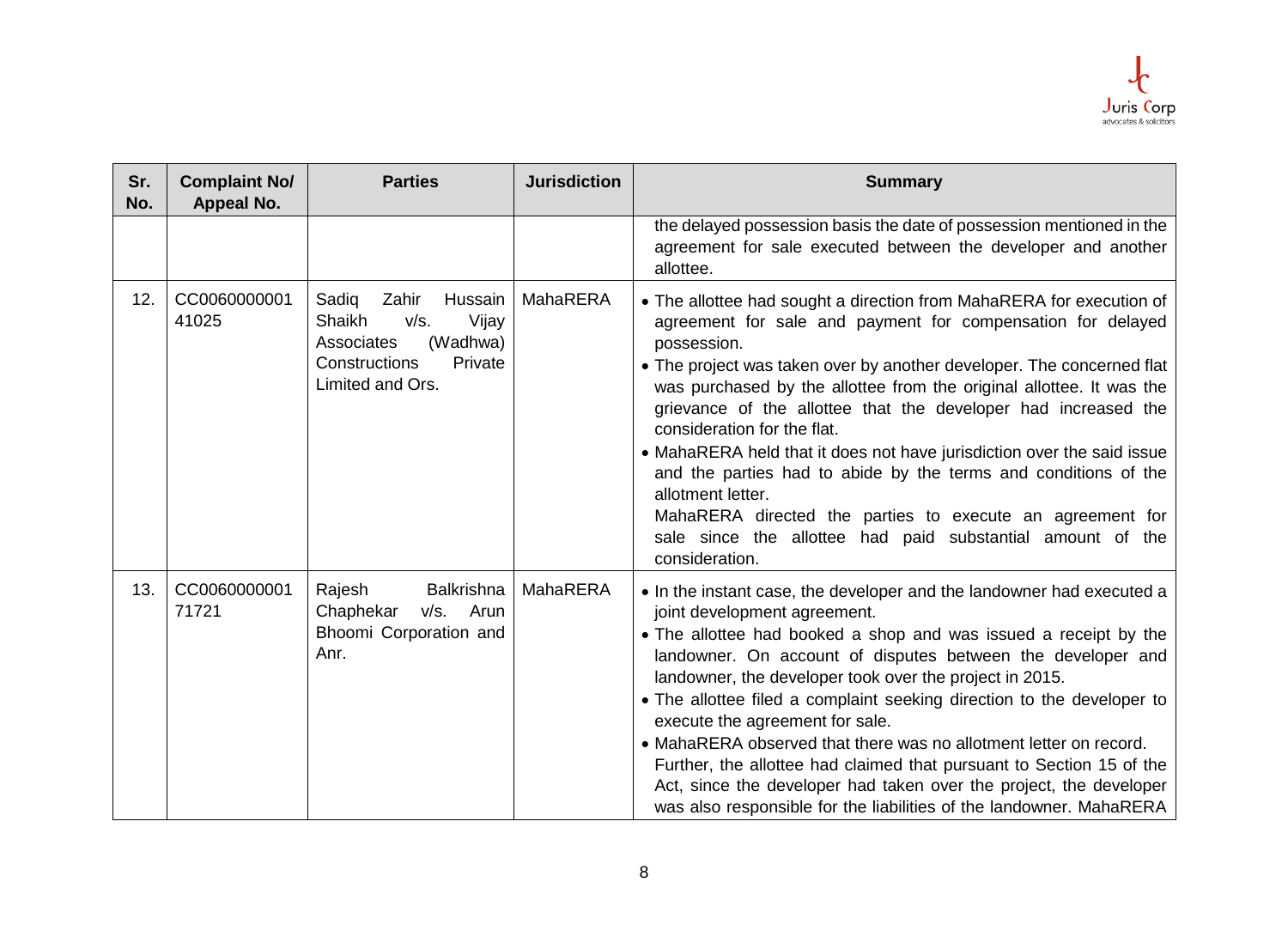

| Sr.<br>No. | <b>Complaint No/</b><br>Appeal No. | <b>Parties</b>                                        | <b>Jurisdiction</b> | <b>Summary</b>                                                                                                                                                                                                                                                                                                                                                                                                                                                                                                                                                                                                                                                                                                                                                                                                                                                                                                                                                                                                                                   |
|------------|------------------------------------|-------------------------------------------------------|---------------------|--------------------------------------------------------------------------------------------------------------------------------------------------------------------------------------------------------------------------------------------------------------------------------------------------------------------------------------------------------------------------------------------------------------------------------------------------------------------------------------------------------------------------------------------------------------------------------------------------------------------------------------------------------------------------------------------------------------------------------------------------------------------------------------------------------------------------------------------------------------------------------------------------------------------------------------------------------------------------------------------------------------------------------------------------|
|            |                                    |                                                       |                     | observed that there was no privity of contract between the developer<br>and the allottee since the allottee had made payment for the shop to<br>the landowner and not in the joint account of the developer and the<br>landowner.<br>Further, MahaRERA also held that provisions of Section 15 cannot be<br>applied retrospectively and hence the developer was not held<br>responsible for the liabilities of the landowner. Accordingly,<br>MahaRERA dismissed the complaint.                                                                                                                                                                                                                                                                                                                                                                                                                                                                                                                                                                  |
| 14.        | CC0060000001<br>92121              | Babu<br><b>Bhaskaran</b><br>V/S.<br><b>Tejas Shah</b> | <b>MahaRERA</b>     | • In the instant case, the redevelopment of the project was being jointly<br>undertaken by the respondent developer and another developer. The<br>respondent developer sold the flat to the allottee under a tri-partite<br>agreement to which the other developer was also a party. The tri-<br>partite agreement stated that in the event the respondent developer<br>failed to handover the possession of the flat to the allottee the other<br>developer will not be liable to refund the amount or pay compensation<br>to the allottee.<br>• The respondent developer contended that delay in construction was<br>on account of the other developer and hence he should not be made<br>liable to pay compensation to the allottee on account of delayed<br>possession.<br>• However, MahaRERA held that in light of the provisions of the tri-<br>partite agreement, the respondent developer cannot shift its liability<br>on the other developer and inter alia directed the respondent<br>developer to pay compensation to the allottee. |
| 15.        | CC0060000001<br>92458 and Ors.     | Gauri Thatte v/s. Nirmal<br>Developers and Ors.       | MahaRERA            | • Recently, MahaRERA had to <i>inter alia</i> adjudicate on the issue<br>whether the development manager having exclusive right to sell the<br>units of the project will be classified as a "promoter" under the Act.                                                                                                                                                                                                                                                                                                                                                                                                                                                                                                                                                                                                                                                                                                                                                                                                                            |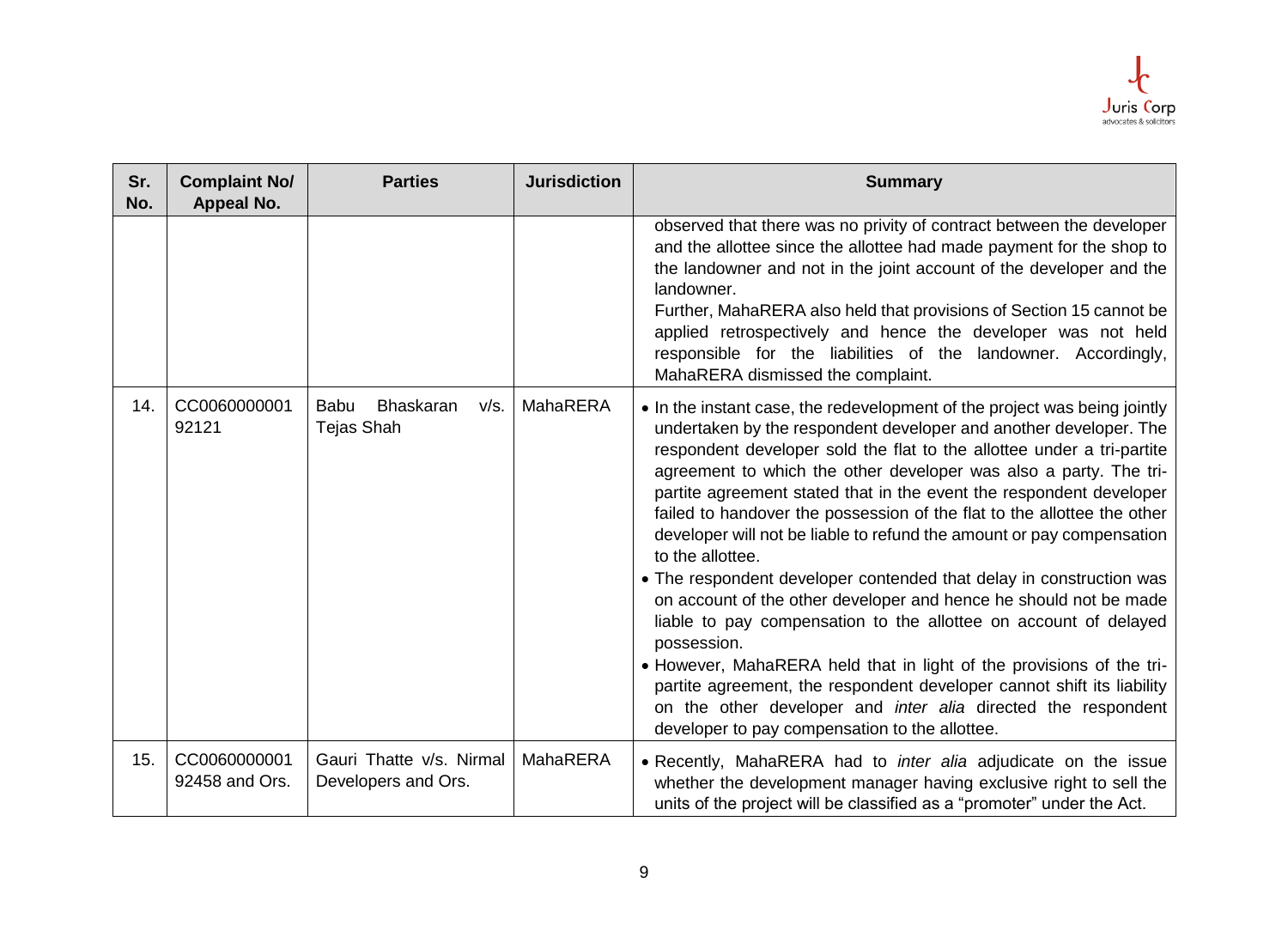

| Sr.<br>No. | <b>Complaint No/</b><br>Appeal No. | <b>Parties</b>                                                                                   | <b>Jurisdiction</b> | <b>Summary</b>                                                                                                                                                                                                                                                                                                                                                                                                                                                                                                                                                                                                                                                                                         |
|------------|------------------------------------|--------------------------------------------------------------------------------------------------|---------------------|--------------------------------------------------------------------------------------------------------------------------------------------------------------------------------------------------------------------------------------------------------------------------------------------------------------------------------------------------------------------------------------------------------------------------------------------------------------------------------------------------------------------------------------------------------------------------------------------------------------------------------------------------------------------------------------------------------|
|            |                                    |                                                                                                  |                     | • MahaRERA, referring to the definition of "promoter" under the Act,<br>observed that the following persons shall qualify as "promoter" under<br>the Act:<br>a) the person who constructs or converts the building into apartment<br>or develops a plot to sell; and<br>b) the person who sells the apartment or plots.                                                                                                                                                                                                                                                                                                                                                                                |
|            |                                    |                                                                                                  |                     | MahaRERA further observed that as per the definition of "promoter"<br>under the Act, when a person who sells the apartment is different than<br>the one who constructs it, then both of them shall be deemed to be<br>promoters and shall be jointly liable as such for the functions and<br>responsibilities under the Act and the rules and regulations made<br>thereunder.                                                                                                                                                                                                                                                                                                                          |
|            |                                    |                                                                                                  |                     | Accordingly, MahaRERA held that the development manager in the<br>instant case was a "promoter" under the Act.                                                                                                                                                                                                                                                                                                                                                                                                                                                                                                                                                                                         |
| 16.        | AT00600000003<br>1705              | Nisar Properties Private<br>Limited<br>V/S.<br>Mr.<br>Chandraprakash<br>Mangilal Parmar and Anr. | MahaREAT            | • MahaREAT held that in case of controversy with regards to<br>implications of terms and conditions stipulated in an agreement for<br>sale, the adjudicating authority is required to only interpret the same.<br>• The authority does not have power to amend, reform or improve upon<br>any terms of an agreement for sale which lies entirely with the parties<br>to the agreement for sale.<br>• Accordingly, where an agreement for sale did not include the date of<br>possession and the allottees were aware about the reasons for delay<br>in completing the project, MahaREAT refused to pass an order<br>directing the parties to incorporate a specific date in the agreement<br>for sale. |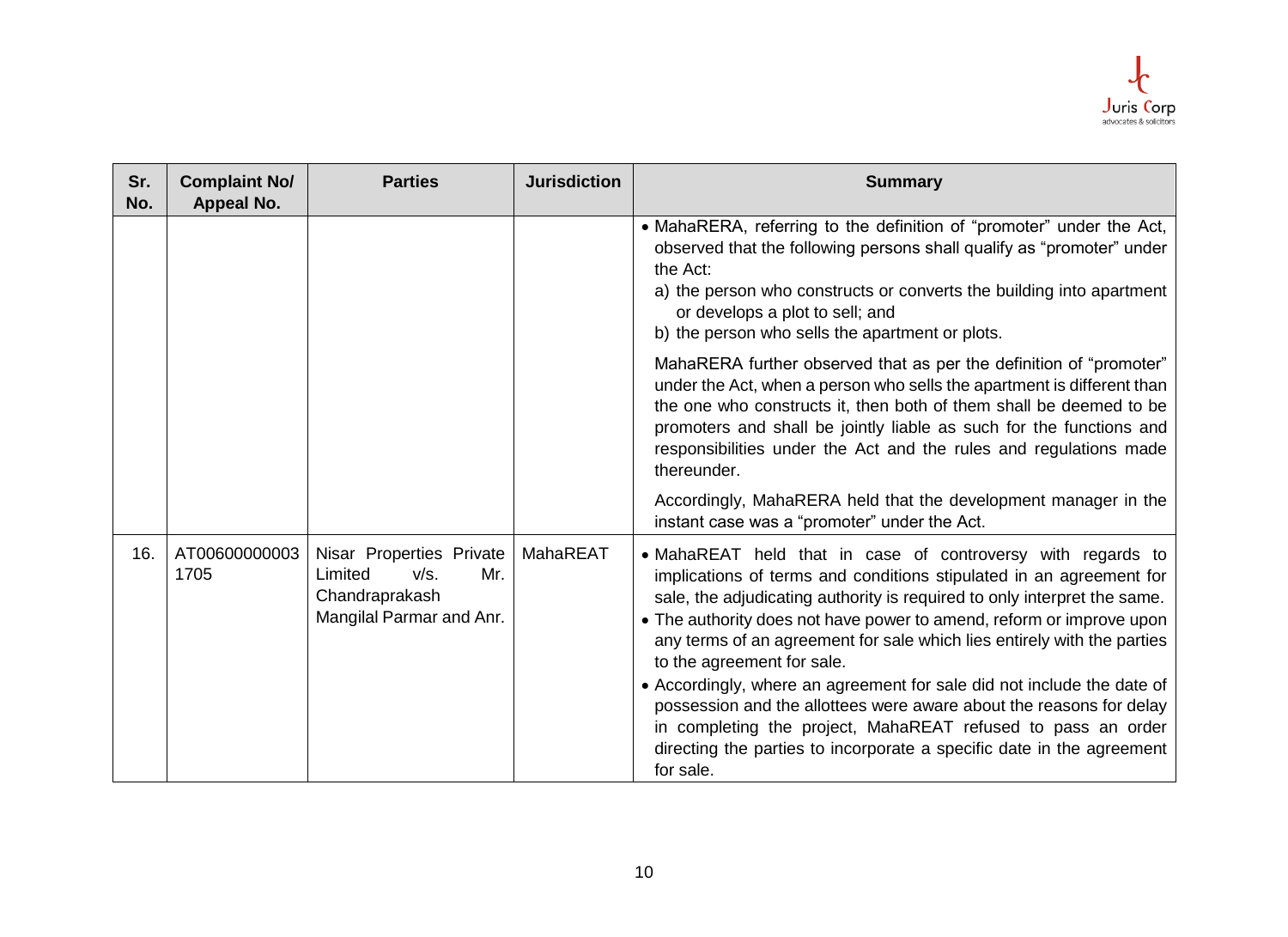

| Sr.<br>No. | <b>Complaint No/</b><br>Appeal No. | <b>Parties</b>                                                                  | <b>Jurisdiction</b> | <b>Summary</b>                                                                                                                                                                                                                                                                                                                                                                                                                                                                                                                                                                                                                                                                                                                                       |
|------------|------------------------------------|---------------------------------------------------------------------------------|---------------------|------------------------------------------------------------------------------------------------------------------------------------------------------------------------------------------------------------------------------------------------------------------------------------------------------------------------------------------------------------------------------------------------------------------------------------------------------------------------------------------------------------------------------------------------------------------------------------------------------------------------------------------------------------------------------------------------------------------------------------------------------|
| 17.        | AT00600000003<br>1761              | Shailesh<br>Jagannath<br>Padave and Anr. v/s.<br>Nirmal Developers              | <b>MahaREAT</b>     | • The allottees had withdrawn from the project prior to the enforcement<br>of the Act.<br>• The allottees had approached MahaRERA for refund of the amounts<br>paid by them along with interest, however, MahaRERA held that since<br>the allottees had withdrawn from the project prior to the Act coming<br>into force, the complaint was not maintainable.<br>• MahaREAT was inter alia faced with the question whether the<br>allottees were entitled to refund of the amounts paid by them along<br>with interest under the Act?<br>MahaREAT decided in the affirmative and held that the request for<br>cancellation of booking remained to be acted upon by the developer<br>and hence the same survived even after the Act became effective. |
| 18.        | 6052 of 2019                       | HARERA, Gurugram v/s.<br>M/s Mahira Buildtech<br><b>Private Limited</b>         | <b>HRERA</b>        | • The developer had given advertisement for sale of units in a project<br>and highlighted that the project is approved by HRERA. The<br>developer had applied to HRERA for the registration certificate.<br>However, the same was not granted to the developer at the time of<br>publishing the advertisement.<br>• The HRERA held that because the registration certificate was granted<br>by the authority within a week after the advertisement was published,<br>they will take a softer view towards the developer.<br>Accordingly, HRERA imposed a penalty of INR 10 lakhs only for<br>advertisement of a project as being RERA approved when the<br>registration certificate had not been granted.                                            |
| 19.        | 6520 of 2019.                      | Sukirti Gupta v/s. Tata<br><b>Housing Development</b><br><b>Company Limited</b> | <b>HRERA</b>        | • In the instant case, the developer failed to deliver the possession of<br>the unit to the allottee even after providing an extension of time which                                                                                                                                                                                                                                                                                                                                                                                                                                                                                                                                                                                                 |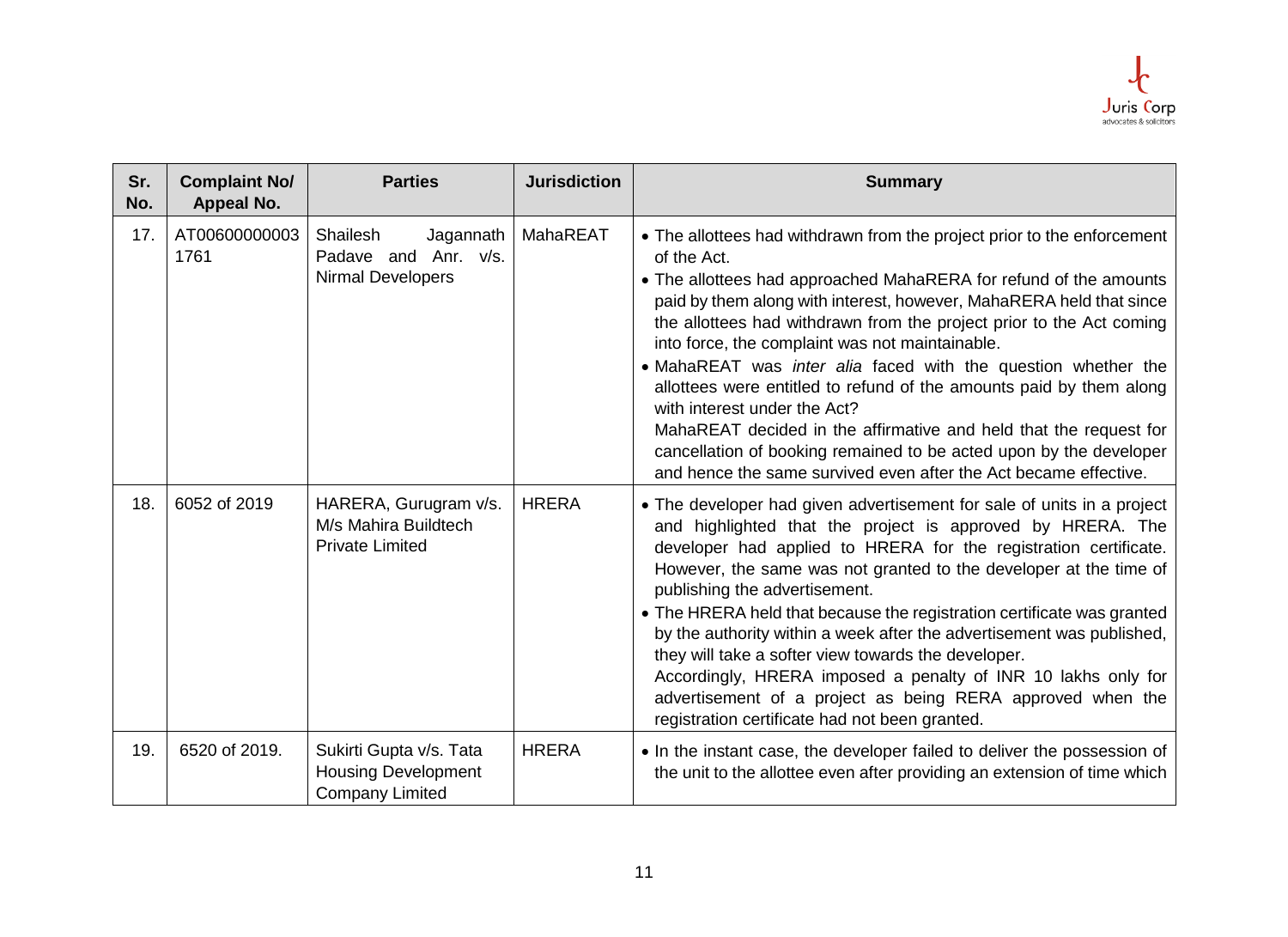

| Sr.<br>No. | <b>Complaint No/</b><br>Appeal No. | <b>Parties</b>                                                          | <b>Jurisdiction</b> | <b>Summary</b>                                                                                                                                                                                                                                                                                                                                                                                                                                                                                                                                                                                                                                                                                                                                                                                                                                                                                                                                                                                                                                                                                                                     |
|------------|------------------------------------|-------------------------------------------------------------------------|---------------------|------------------------------------------------------------------------------------------------------------------------------------------------------------------------------------------------------------------------------------------------------------------------------------------------------------------------------------------------------------------------------------------------------------------------------------------------------------------------------------------------------------------------------------------------------------------------------------------------------------------------------------------------------------------------------------------------------------------------------------------------------------------------------------------------------------------------------------------------------------------------------------------------------------------------------------------------------------------------------------------------------------------------------------------------------------------------------------------------------------------------------------|
|            |                                    |                                                                         |                     | led to the withdrawal of the allottee from the developer's project and<br>seeking refund of the deposited amount.<br>• The developer contended that due to certain force majeure events<br>such as restrictions on the use of underground water for construction<br>activities, installation of sewerage plant, de-mobilization of labour<br>from the site, shortage of sand, heavy rainfall, ban on construction<br>activities and demonetisation etc., it was difficult to complete the<br>project.<br>• The HRERA held that installation of sewerage plant, de-mobilization<br>of labour from the site, shortage of sand, heavy rainfall, ban on<br>construction activities and demonetisation etc. will not qualify as force<br>majeure events.<br>The HRERA further held that if the developer fails to deliver the<br>possession of the unit on the agreed date, then the allottee is entitled<br>to withdraw from the project and claim the refund of the amount<br>deposited towards the unit.<br>HRERA directed the developer to pay compensation and refund the<br>amount deposited by the allottee along with interest. |
| 20.        | 911 of 2019                        | Dr. Anurag Bansal & Dr.<br>Meetu Bansal. v/s. M/s.<br>Supertech Limited | <b>HRERA</b>        | • The developer delayed in handing over the possession of the unit to<br>the allottees on agreed time. The developer contended that the delay<br>in granting the possession of the unit was due to factors like downfall<br>in the real estate market, demonetisation and enforcement of GST<br>regulations.<br>. The HRERA held that downfall in the real estate market,<br>demonetisation and enforcement of GST regulations will not qualify<br>as force majeure events and are not sufficient reasons to extend the<br>time period for completion of the project.                                                                                                                                                                                                                                                                                                                                                                                                                                                                                                                                                              |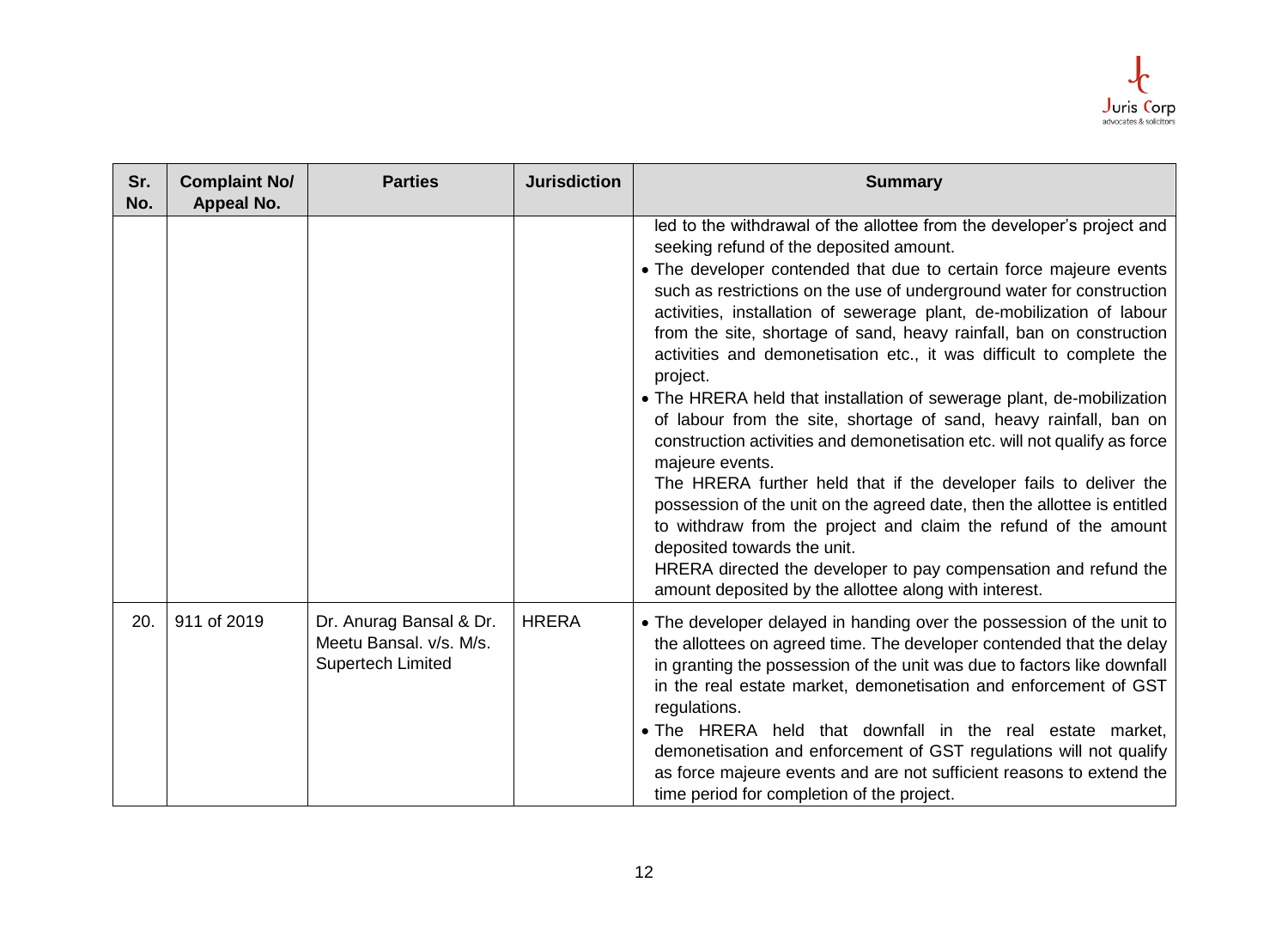

| Sr.<br>No. | <b>Complaint No/</b><br><b>Appeal No.</b> | <b>Parties</b>                                                                                        | <b>Jurisdiction</b> | <b>Summary</b>                                                                                                                                                                                                                                                                                                                                                                                                                                                                                                                                                                                                                                                                                                                                                                                                                                                                                                                                                                  |
|------------|-------------------------------------------|-------------------------------------------------------------------------------------------------------|---------------------|---------------------------------------------------------------------------------------------------------------------------------------------------------------------------------------------------------------------------------------------------------------------------------------------------------------------------------------------------------------------------------------------------------------------------------------------------------------------------------------------------------------------------------------------------------------------------------------------------------------------------------------------------------------------------------------------------------------------------------------------------------------------------------------------------------------------------------------------------------------------------------------------------------------------------------------------------------------------------------|
|            |                                           |                                                                                                       |                     | Further, the HRERA held that no report has been submitted by the<br>developer in relation to the progress of the project and in such a case,<br>the allottees cannot be made to wait for the delivery of the unit<br>indefinitely.<br>Accordingly, HRERA directed the developer to pay compensation to<br>the allottees for delayed possession and refund of the amount<br>deposited by them along with interest.                                                                                                                                                                                                                                                                                                                                                                                                                                                                                                                                                               |
| 21.        | 6816 of 2019                              | Avenue Promoters &<br><b>Developers Private</b><br>Limited. v/s. M/s Emmar<br><b>MGF Land Limited</b> | <b>HRERA</b>        | • The allottee had booked a residential unit in developer's project and<br>subsequently a builders buyer agreement was executed between the<br>parties in relation to the unit. Pursuant to the builders buyer<br>agreement, the allottee deposited the amount with the developer till<br>March 2014. Thereafter, due to financial constraints, the allottee was<br>unable to deposit the balance amount with the developer.<br>Consequently, the allottee requested the developer for withdrawal<br>from the project and refund of the money deposited by him.<br>• The developer refused to refund the amount to the allottee as there<br>was no exit clause in the builder buyer agreement.<br>. HRERA held that such unilateral agreements in favour of the<br>developers are not enforceable. HRERA directed the developer to<br>refund the amount deposited by the allottee after deducting 10% being<br>the earnest money from the total sale consideration of the unit. |
| 22.        | 3565 of 2020                              | Vijay Singh & Sushila<br>Devi v/s. M/s. Re vital<br><b>Reality Private Limited</b>                    | <b>HRERA</b>        | • The HRERA was faced with an issue whether the allottees are entitled<br>to withdraw from the project before the due date of delivery of<br>possession of the unit.<br>• In the instant case, the allottees had booked a flat in the developer's<br>project and deposited certain amount towards the consideration of the<br>unit till March 2020. Thereafter, the allotees requested to withdraw                                                                                                                                                                                                                                                                                                                                                                                                                                                                                                                                                                              |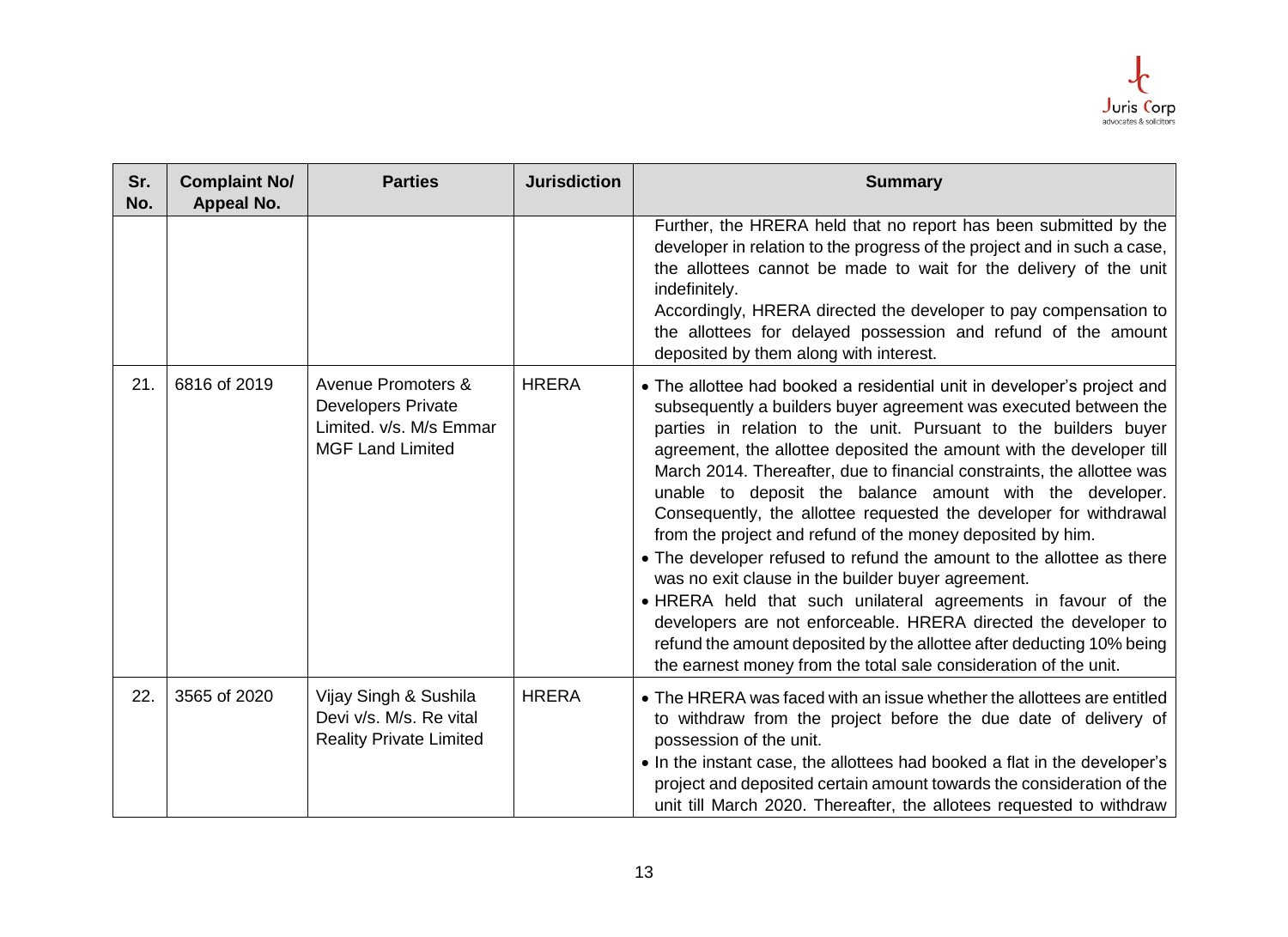

| Sr.<br>No. | <b>Complaint No/</b><br><b>Appeal No.</b> | <b>Parties</b>                                                                                  | <b>Jurisdiction</b>                   | <b>Summary</b>                                                                                                                                                                                                                                                                                                                                                                                                                                                                                                                                                                                                                                                                                                                                                                                                                                            |
|------------|-------------------------------------------|-------------------------------------------------------------------------------------------------|---------------------------------------|-----------------------------------------------------------------------------------------------------------------------------------------------------------------------------------------------------------------------------------------------------------------------------------------------------------------------------------------------------------------------------------------------------------------------------------------------------------------------------------------------------------------------------------------------------------------------------------------------------------------------------------------------------------------------------------------------------------------------------------------------------------------------------------------------------------------------------------------------------------|
|            |                                           |                                                                                                 |                                       | from the project and refund of the deposited amount, but the<br>developer refused to do the same.<br>• The developer contended that the project is in the advanced stage<br>and if the allottees are allowed to withdraw from the project, it will<br>hamper its progress.<br>• The HRERA held that as per Affordable Housing Policy 2013 of the<br>state of Haryana and the terms and conditions of the builders buyer<br>agreement, the developer cannot compel the allottees to continue<br>with the project. It is evident from the Affordable Housing Policy 2013<br>of the state of Haryana and the terms and conditions of the builders<br>buyer agreement, that the allottees are entitled to withdraw from the<br>project.<br>HRERA directed the developer to refund the deposited amount to the<br>allottees after deducting the earnest money. |
| 23.        | 79 of 2020                                | Amit Gupta v/s. Athena<br>Infrastructure Ltd.                                                   | <b>HRERA</b><br>Appellate<br>Tribunal | • In the instant case, the HRERA Appellate Tribunal was faced with an<br>issue if the allottee has a right to claim interest on delayed possession<br>when the conveyance deed has already been executed.<br>• HRERA Appellate Tribunal held that the allottee will not lose his right<br>to claim interest for delayed possession merely on the ground that the<br>conveyance deed had already been executed. This is because the<br>execution of the conveyance deed cannot extinguish the cause of<br>action which had already accrued to the allottee due to delay in<br>delivery of possession.                                                                                                                                                                                                                                                      |
| 24.        | 19 of 2019                                | <b>Astrum Value Homes</b><br>Private Limited & Stanza<br>Developers &<br>Infrastructure Private | <b>HRERA</b><br>Appellate<br>Tribunal | • The developer had agreed to deliver the possession of the unit within<br>30 months from the date of the builders buyer agreement ("said<br>Agreement"). The developer failed to deliver the possession of the                                                                                                                                                                                                                                                                                                                                                                                                                                                                                                                                                                                                                                           |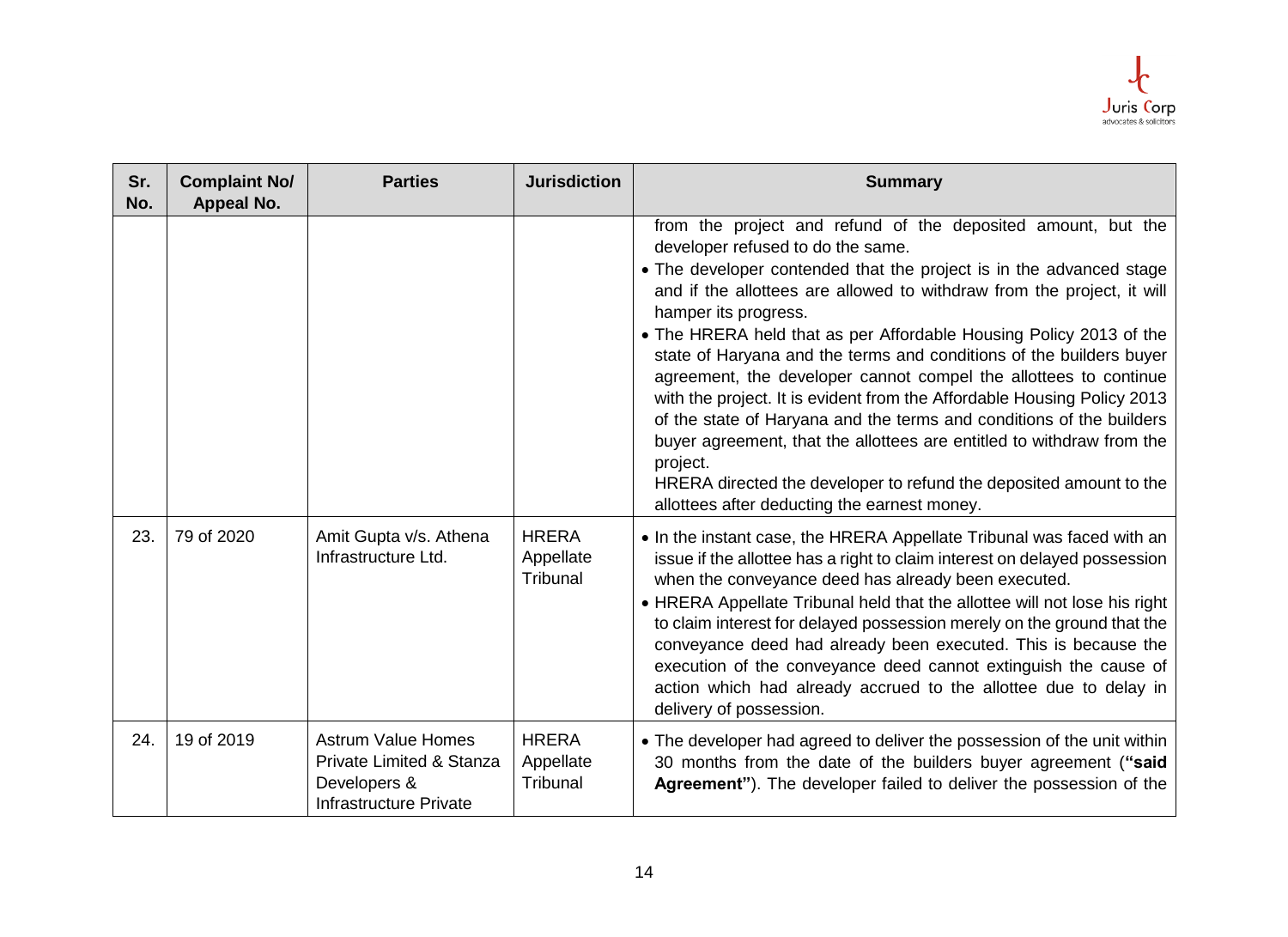

| Sr.<br>No. | <b>Complaint No/</b><br>Appeal No. | <b>Parties</b>                                             | <b>Jurisdiction</b>                   | <b>Summary</b>                                                                                                                                                                                                                                                                                                                                                                                                                                                                                                                                                                                                                                                                                                                                                                                                                                                                                                                                                                                                                                                                                                                                                                                                                                                                                                                |
|------------|------------------------------------|------------------------------------------------------------|---------------------------------------|-------------------------------------------------------------------------------------------------------------------------------------------------------------------------------------------------------------------------------------------------------------------------------------------------------------------------------------------------------------------------------------------------------------------------------------------------------------------------------------------------------------------------------------------------------------------------------------------------------------------------------------------------------------------------------------------------------------------------------------------------------------------------------------------------------------------------------------------------------------------------------------------------------------------------------------------------------------------------------------------------------------------------------------------------------------------------------------------------------------------------------------------------------------------------------------------------------------------------------------------------------------------------------------------------------------------------------|
|            |                                    | Limited v/s. Narendra<br>Singh Maan & Ors                  |                                       | unit in agreed time. Therefore, the allottees sought for refund of the<br>amount deposited by them along with interest.<br>• The developer contended that the possession of the apartment was<br>supposed to be handed over within 30 months from the date of the<br>said Agreement subject to force majeure conditions and timely<br>payment of instalments.<br>• The said Agreement stipulated for payment of delayed compensation<br>at a specified rate, however, HRERA awarded the rate of interest at a<br>higher rate than prescribed.<br>While upholding the decision of HRERA in this regard, the HRERA<br>Appellate Tribunal held that the terms of the said Agreement are one<br>sided, unfair and unreasonable which constitute unfair trade practice<br>on the part of the developer, and these discriminatory terms and<br>conditions of the said Agreement will not be final and binding.<br>Furthermore, in case of delayed possession, the said Agreement also<br>contained a clause stating that the allottees would be bound to pay all<br>taxes etc. levied or leviable in future on the unit. The HRERA<br>Appellate Tribunal held that if there is any increase in the tax liability<br>after the deemed date of possession, the developer shall be<br>responsible to bear the increased tax liability. |
| 25.        | 272 of 2019                        | Mrs. Manju Arya v/s.<br>M/s. TDI Infrastructure<br>Limited | <b>HRERA</b><br>Appellate<br>Tribunal | • In the instant case, the developer had delayed in delivering the<br>possession of the plot.<br>• The developer contended that there was no specific date of delivery<br>of possession mentioned in the allotment letter. Therefore, it cannot<br>be stated that any delay has been caused in the delivery of<br>possession of the plot by the developer. The developer<br>further<br>contended that a conveyance deed has already been executed                                                                                                                                                                                                                                                                                                                                                                                                                                                                                                                                                                                                                                                                                                                                                                                                                                                                             |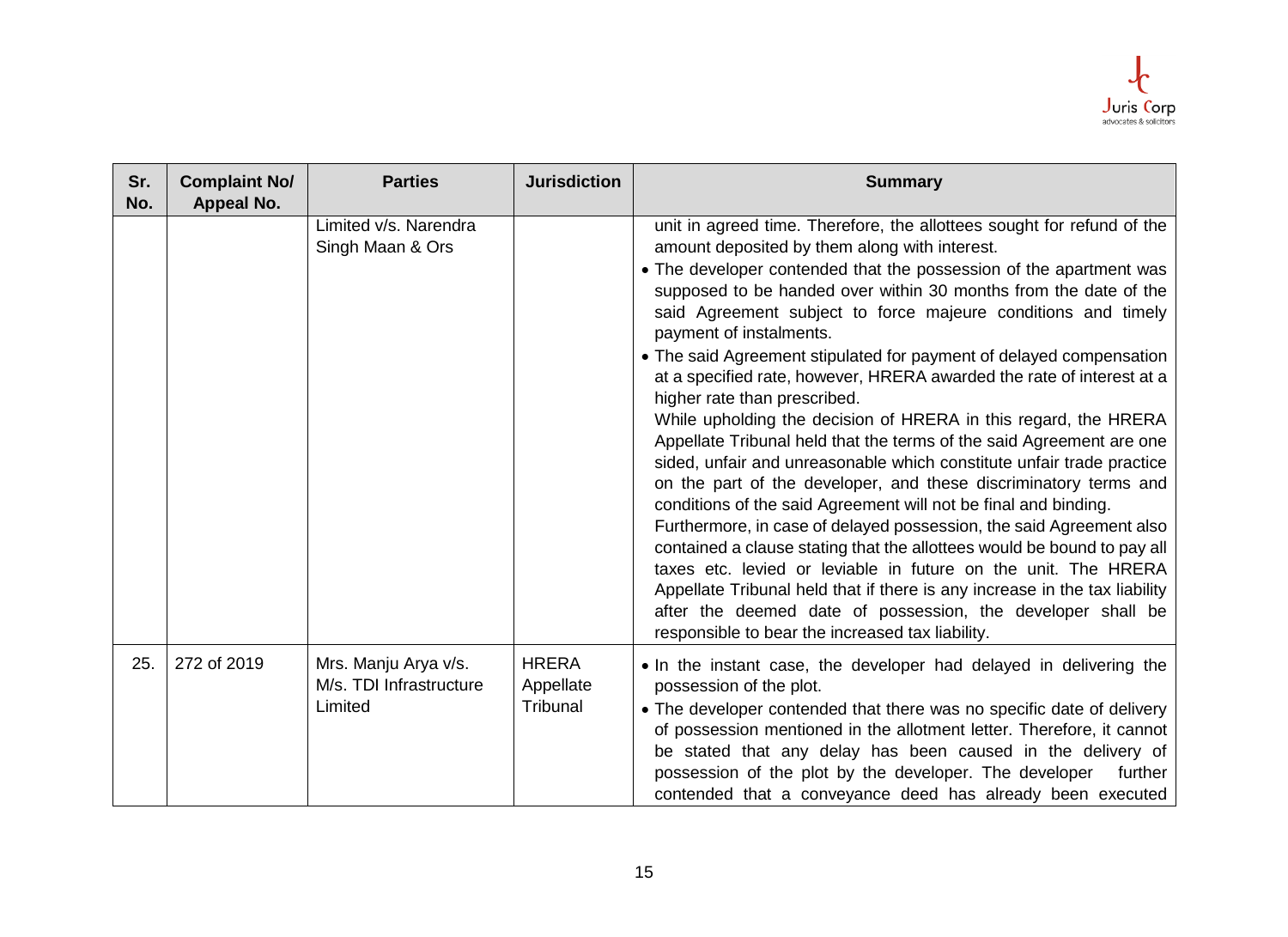

| Sr.<br>No. | <b>Complaint No/</b><br>Appeal No. | <b>Parties</b>                                                   | <b>Jurisdiction</b> | <b>Summary</b>                                                                                                                                                                                                                                                                                                                                                                                                                                                                                                                                                                                                                                                                                                                                                                                                                                                                                                                                         |
|------------|------------------------------------|------------------------------------------------------------------|---------------------|--------------------------------------------------------------------------------------------------------------------------------------------------------------------------------------------------------------------------------------------------------------------------------------------------------------------------------------------------------------------------------------------------------------------------------------------------------------------------------------------------------------------------------------------------------------------------------------------------------------------------------------------------------------------------------------------------------------------------------------------------------------------------------------------------------------------------------------------------------------------------------------------------------------------------------------------------------|
|            |                                    |                                                                  |                     | the parties. Therefore, the allottee cannot claim<br>between<br>compensation in case of delay in delivering the possession of the plot.<br>. HRERA Appellate Tribunal held that that the execution and<br>registration of the conveyance deed will not absolve the developer of<br>the liability which had accrued before the execution and registration<br>of the conveyance deed.<br>HRERA Appellate Tribunal further held that even though no<br>agreement for sale was entered into between the parties wherein the<br>date of delivery of possession has been stipulated, the developer<br>cannot indefinitely defer the delivery of possession after receiving the<br>substantial sale price. The developer is duty bound to deliver the<br>possession within reasonable time.                                                                                                                                                                   |
| 26.        | 61/2019                            | Amit Kumar Gupta v/s.<br><b>Parsvnath Developers</b><br>Limited. | Delhi RERA          | • The complainant had deposited certain amount with the developer as<br>voluntary deposit towards booking of a flat in a real estate project.<br>• The developer failed to commence the construction work of the project<br>as the allotment of project land was cancelled by the railways.<br>Therefore, the complainant sought for refund of the principal amount<br>deposited by him along with the interest.<br>. The developer contended that the present complaint is not<br>maintainable as the complainant is not an allottee as per the<br>provisions of the Real Estate (Regulation and Development) Act,<br>2016 ("the Act"). Delhi RERA held that any aggrieved person can file<br>a complaint as per the provisions of the Act and there is no<br>requirement for such a person to necessarily be an allottee.<br>Accordingly, Delhi RERA directed the developer to refund the money<br>deposited by the complainant along with interest. |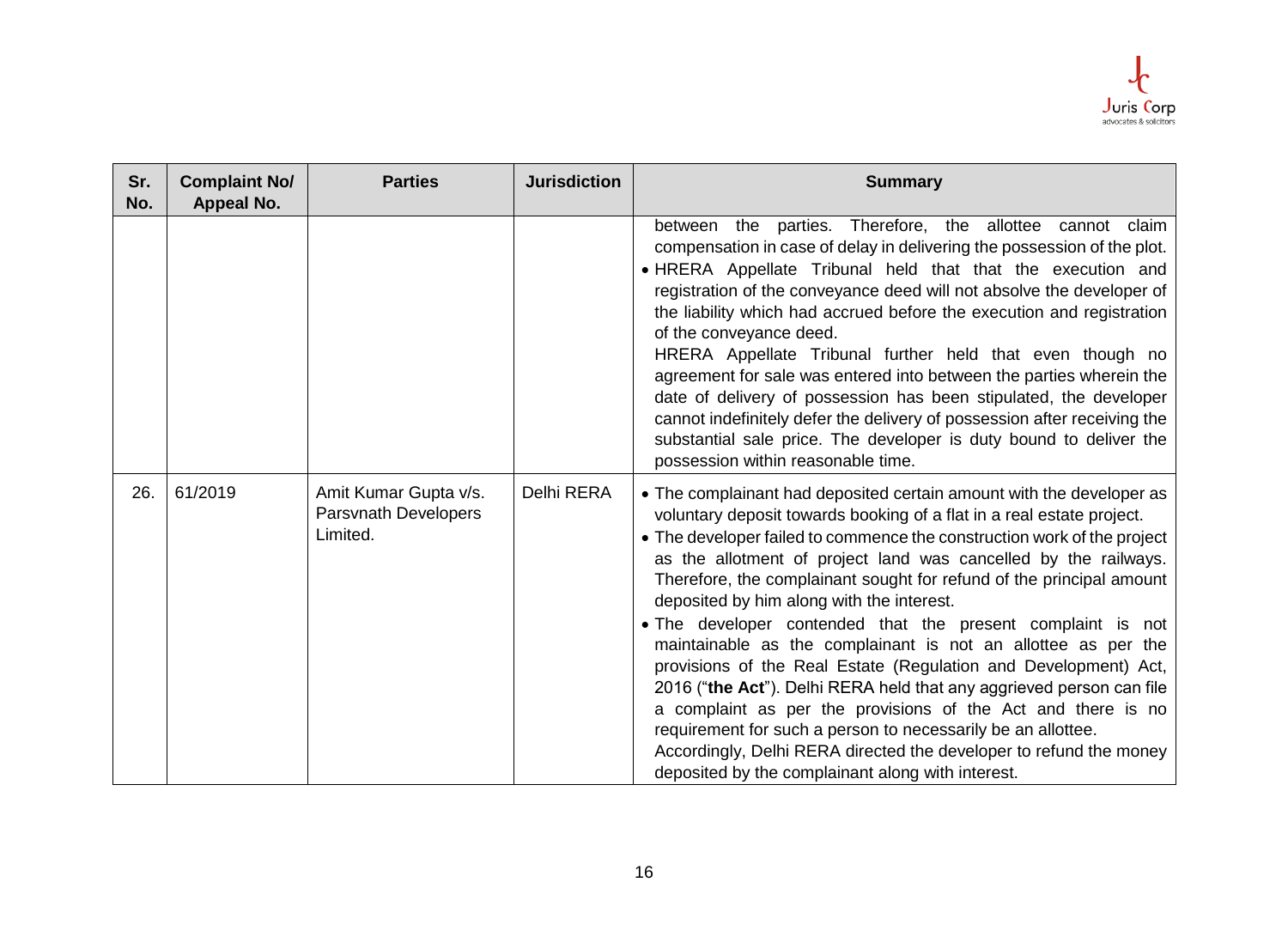

| Sr.<br>No. | <b>Complaint No/</b><br>Appeal No. | <b>Parties</b>                                                            | <b>Jurisdiction</b> | <b>Summary</b>                                                                                                                                                                                                                                                                                                                                                                                                                                                                                                                                                                                                                                                                                                                                                                                                                                                                                                                                                                                                                                                                                             |
|------------|------------------------------------|---------------------------------------------------------------------------|---------------------|------------------------------------------------------------------------------------------------------------------------------------------------------------------------------------------------------------------------------------------------------------------------------------------------------------------------------------------------------------------------------------------------------------------------------------------------------------------------------------------------------------------------------------------------------------------------------------------------------------------------------------------------------------------------------------------------------------------------------------------------------------------------------------------------------------------------------------------------------------------------------------------------------------------------------------------------------------------------------------------------------------------------------------------------------------------------------------------------------------|
| 27.        | 36/2019                            | Anushruti v/s. Bhagwati<br>Co-operative Group<br>Housing Society Limited. | Delhi RERA          | • At the time of booking the flat, it was assured to the allottee that all<br>the approvals pertaining to the project has been obtained and flat will<br>be delivered in March 2019. The allottee contended that after payment<br>of the deposits towards the flat, the respondent society issued a<br>circular disclosing for the first time that a notice has been received by<br>the airport authority of India ("AAI") to reduce the heights of the towers<br>in respondent society.<br>• The Delhi RERA held that the provisions of the Act cast an obligation<br>upon the promoters to act in a transparent manner. While allotting the<br>flat to the allottee and at the time of publishing the advertisement in<br>relation to the project, the respondent society was aware that it will<br>have to reduce the height of the towers and consequently revise the<br>sanctioned plans. However, the respondent society failed to disclose<br>such information with the allottee.<br>Accordingly, the Delhi RERA directed the respondent society to<br>refund the amount deposited by the allottee. |
| 28.        | 22/2020                            | Nalini Bali and Ors. v/s.<br>Kamp Developers<br><b>Private Limited</b>    | Delhi RERA          | • The allottee had booked a flat in the developer's project by signing the<br>Expression of Interest ("EOI").<br>• The allottee contended that the developer did not commence the<br>construction on the project site even after 3 years from signing of the<br>EOI. Therefore, the allottee filed a complaint to seek refund of the<br>amount deposited by her with the developer.<br>• The developer contended that the complaint should be dismissed<br>because the authority has no jurisdiction to entertain the complaint on<br>the ground that as per the terms of the EOI, in case of any dispute<br>between the developer and the allottee, it should be settled by<br>arbitration only.                                                                                                                                                                                                                                                                                                                                                                                                          |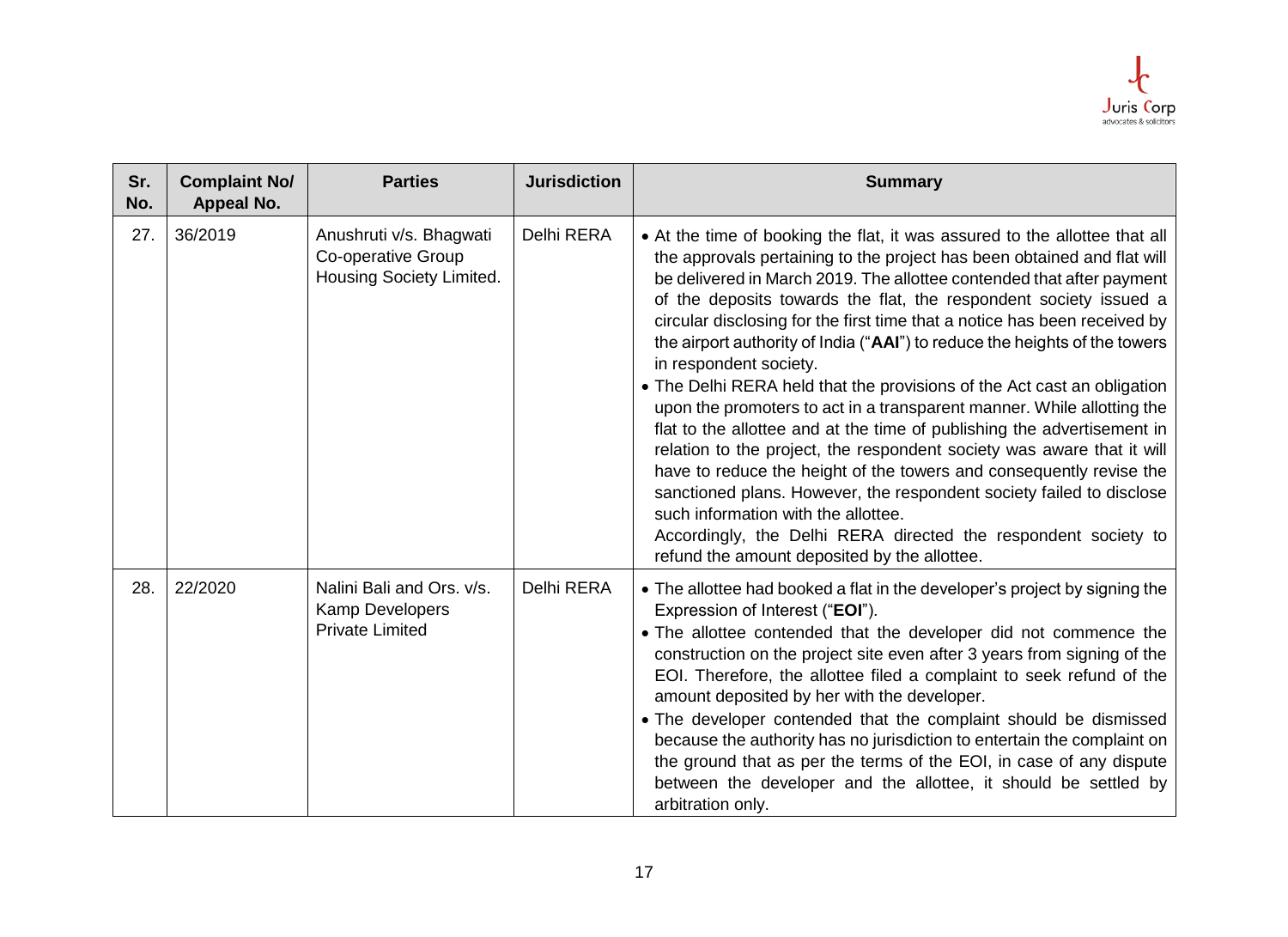

| Sr.<br>No. | <b>Complaint No/</b><br>Appeal No. | <b>Parties</b> | <b>Jurisdiction</b> | <b>Summary</b>                                                                                                                                                                                                                                                                                                                                                                                                                                               |
|------------|------------------------------------|----------------|---------------------|--------------------------------------------------------------------------------------------------------------------------------------------------------------------------------------------------------------------------------------------------------------------------------------------------------------------------------------------------------------------------------------------------------------------------------------------------------------|
|            |                                    |                |                     | • The Delhi RERA held that the entire EOI is one sided and favours the<br>developer. At the time of signing the EOI, the allottee has no option to<br>alter the terms of EOI. In such cases, the allottees are well within their<br>rights to seek remedy available under the Act or the Consumer<br>Protection Act.<br>Further, the Delhi RERA directed the developer to refund the amount<br>deposited by the allottee along with 9.3% interest per annum. |

## **Authors:**

| <b>Avikshit Moral</b><br><b>Partner, Juris Corp</b><br>Email: avikshit.moral@jclex.com<br>Mumbai | <b>Practice Areas</b><br><b>Real Estate</b><br>Corporate Commercial<br>Mergers & Acquisitions<br>Advisory on Cross Border Transactions<br>Private Wealth Management<br>Education<br>Pharmaceutical & Healthcare |                                |
|--------------------------------------------------------------------------------------------------|-----------------------------------------------------------------------------------------------------------------------------------------------------------------------------------------------------------------|--------------------------------|
| <b>Preeti Dhar</b>                                                                               | Anirudh Jakhotia                                                                                                                                                                                                | Nikita Bhosle                  |
| <b>Principal Associate, Juris Corp</b>                                                           | <b>Associate, Juris Corp</b>                                                                                                                                                                                    | <b>Trainee, Juris Corp</b>     |
| Email: preeti.dhar@jclex.com                                                                     | Email: anirudh.jakhotia@jclex.com                                                                                                                                                                               | Email: nikita.bhosle@jclex.com |
| Mumbai                                                                                           | Mumbai                                                                                                                                                                                                          | Mumbai                         |

## **DISCLAIMER:**

This dossier and its contents are intended to provide general information on the topic covered herein and it shall, in no way, be treated as an exhaustive or comprehensive treatment of the subject scoped herein. Further, this dossier and its contents in any of its form including facts specified, opinions expressed, views given etc. shall not be construed